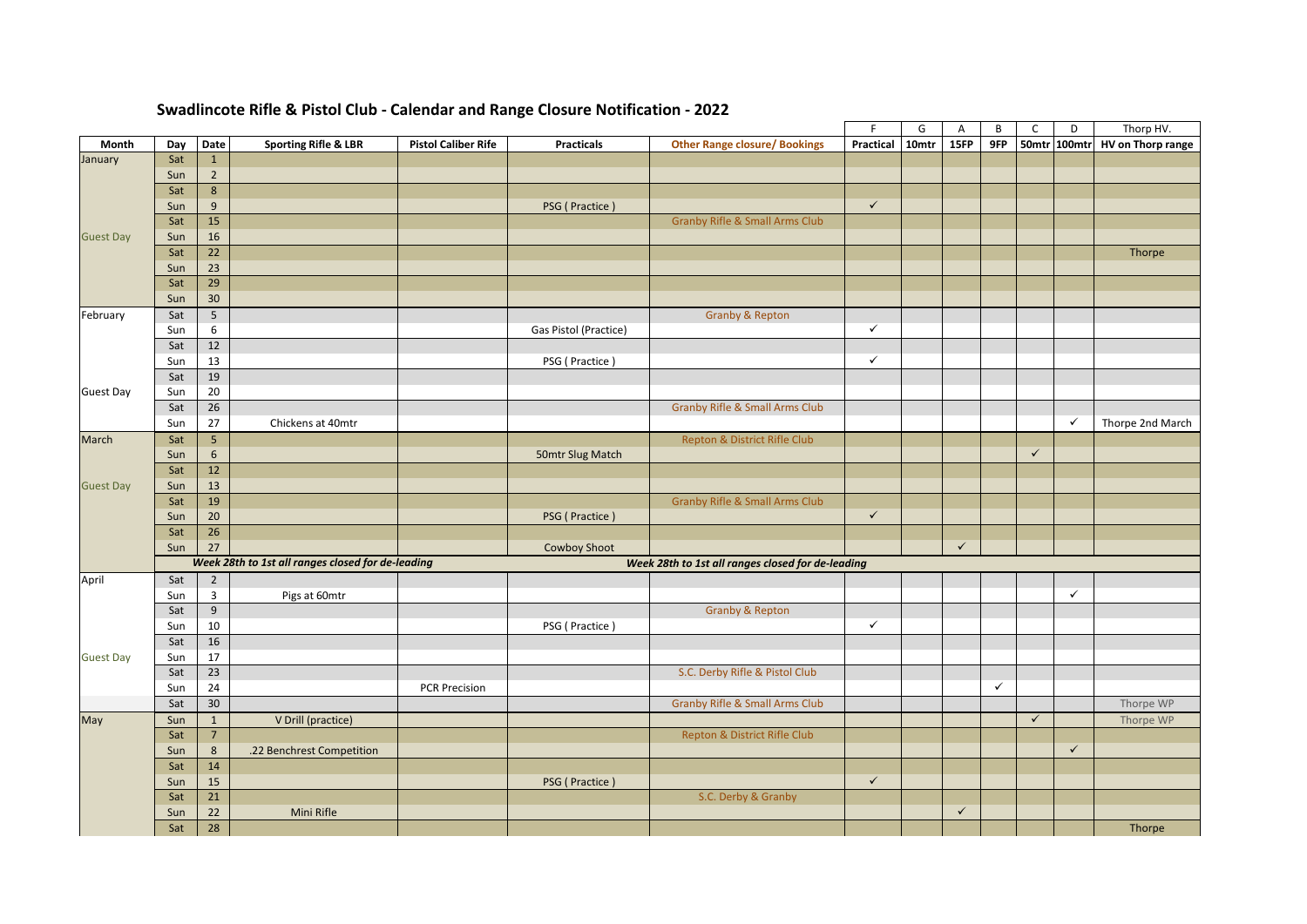| <b>Guest Day</b> | Sun | 29              |                        |                     |                     |                                           |              |              |              |              |              |              |             |
|------------------|-----|-----------------|------------------------|---------------------|---------------------|-------------------------------------------|--------------|--------------|--------------|--------------|--------------|--------------|-------------|
| June             | Sat | $\overline{4}$  |                        |                     |                     | Repton & District Rifle Club              |              |              |              |              |              |              |             |
|                  | Sun | 5               | Turkeys at 77mtr       |                     |                     |                                           |              |              |              |              |              | $\checkmark$ |             |
|                  | Sat | 11              |                        |                     |                     | <b>Granby Rifle &amp; Small Arms Club</b> |              |              |              |              |              |              |             |
|                  | Sun | 12              |                        |                     | PSG (Practice)      |                                           | $\checkmark$ |              |              |              |              |              |             |
|                  | Sat | 18              |                        |                     |                     | S.C. Derby Rifle & Pistol Club            |              |              |              |              |              |              |             |
| <b>Guest Day</b> | Sun | 19              |                        |                     |                     |                                           |              |              |              |              |              |              |             |
|                  | Sat | 25              |                        |                     |                     |                                           |              |              |              |              |              |              |             |
|                  | Sun | 26              |                        |                     | Man V Man PC Rifle  |                                           |              |              | $\checkmark$ |              |              |              |             |
|                  |     |                 |                        |                     |                     |                                           |              |              |              |              |              |              |             |
| July             | Sat | $\overline{2}$  |                        |                     |                     | <b>Granby Rifle &amp; Small Arms Club</b> |              |              |              |              |              |              |             |
|                  | Sun | $\overline{3}$  | V Drill                |                     |                     |                                           |              |              |              |              | $\checkmark$ |              |             |
|                  | Sat | 9               |                        |                     |                     | Repton & District Rifle Club              |              |              |              |              |              |              | Thorpe      |
|                  | Sun | 10              |                        | PP1 and a bit       |                     |                                           |              |              |              | $\checkmark$ |              |              |             |
|                  | Sat | 16              |                        |                     |                     |                                           |              |              |              |              |              |              |             |
| <b>Guest Day</b> | Sun | 17              |                        |                     |                     |                                           |              |              |              |              |              |              |             |
|                  | Sat | 23              |                        |                     |                     | <b>Granby Rifle &amp; Small Arms Club</b> |              |              |              |              |              |              |             |
|                  | Sun | 24              |                        |                     | PSG (Practice)      |                                           | $\checkmark$ |              |              |              |              |              |             |
|                  | Sat | 30              |                        |                     |                     |                                           |              |              |              |              |              |              |             |
|                  | Sun | 31              | Mini Rifle Competition |                     |                     |                                           |              |              | $\checkmark$ |              |              |              |             |
| August           | Sat | 6               |                        |                     |                     | Repton & District Rifle Club              |              |              |              |              |              |              |             |
| <b>Guest Day</b> | Sun | $\overline{7}$  |                        |                     |                     |                                           |              |              |              |              |              |              |             |
|                  | Sat | 13              |                        |                     |                     | <b>Granby Rifle &amp; Small Arms Club</b> |              |              |              |              |              |              |             |
|                  | Sun | 14              |                        |                     | Man V Man Shotgun   |                                           | $\checkmark$ |              |              |              |              |              |             |
|                  | Sat | 20              |                        |                     |                     | S.C. Derby Rifle & Pistol Club            |              |              |              |              |              |              |             |
|                  | Sun | 21              | .22 Tactical Rimfire   |                     |                     |                                           |              |              |              |              |              | $\checkmark$ |             |
|                  | Sat | 27              |                        |                     |                     |                                           |              |              |              |              |              |              | Thorpe WP   |
|                  | Sun | 28              |                        | Multi target.       |                     |                                           |              |              |              | $\checkmark$ |              |              | Thorpe WP   |
| September        | Sat | $\overline{3}$  |                        |                     |                     | <b>Granby &amp; Repton</b>                |              |              |              |              |              |              |             |
|                  | Sun | $\overline{4}$  |                        |                     | PSG (Practice)      |                                           | $\checkmark$ |              |              |              |              |              |             |
|                  | Sat | 10              |                        |                     |                     | S.C. Derby Rifle & Pistol Club            |              |              |              |              |              |              |             |
|                  | Sun | 11              | Rams at 100mtr         |                     |                     |                                           |              |              |              |              |              | $\checkmark$ |             |
|                  | Sat | 17              |                        |                     |                     |                                           |              |              |              |              |              |              |             |
|                  | Sun | 18              | <b>Bingo Shoot</b>     |                     |                     |                                           |              |              |              | $\checkmark$ |              |              |             |
|                  | Sat | 24              |                        |                     |                     | <b>Granby Rifle &amp; Small Arms Club</b> |              |              |              |              |              |              |             |
| <b>Guest Day</b> | Sun | 25              |                        |                     |                     |                                           |              |              |              |              |              |              | Thorpe 28th |
| October          | Sat | $\mathbf 1$     |                        |                     |                     | Repton & District Rifle Club              |              |              |              |              |              |              |             |
|                  | Sun | $\overline{2}$  |                        |                     | Two gun Match       |                                           |              |              |              |              | $\checkmark$ |              |             |
|                  | Sat | $\,8\,$         |                        |                     |                     |                                           |              |              |              |              |              |              |             |
|                  |     |                 |                        |                     |                     |                                           | $\checkmark$ |              |              |              | $\checkmark$ |              |             |
|                  | Sun | 9               |                        |                     | PSG competition     |                                           |              |              |              |              |              |              |             |
|                  | Sat | 15              |                        |                     |                     | <b>Granby Rifle &amp; Small Arms Club</b> |              |              |              |              |              |              |             |
|                  | Sun | 16              | LBR / LBP              |                     |                     |                                           |              |              |              | $\checkmark$ |              |              |             |
|                  | Sat | $\overline{22}$ |                        |                     |                     | S.C. Derby Rifle & Pistol Club            |              |              |              |              |              |              |             |
|                  | Sun | 23              | <b>SRPC AGM</b>        | SRPC AGM            | <b>SRPC AGM</b>     | <b>SRPC AGM</b>                           | $\checkmark$ | $\checkmark$ | $\checkmark$ | $\checkmark$ | $\checkmark$ | $\checkmark$ |             |
|                  | Sat | 29              |                        |                     |                     |                                           |              |              |              |              |              |              |             |
| <b>Guest Day</b> | Sun | 30              |                        |                     |                     |                                           |              |              |              |              |              |              |             |
| November         | Sat | 5               | <b>Social Event</b>    | <b>Social Event</b> | <b>Social Event</b> | <b>Granby Rifle &amp; Small Arms Club</b> |              |              |              |              |              |              |             |
|                  | Sun | 6               |                        |                     |                     |                                           |              |              |              |              |              |              |             |
|                  | Sat | 12              |                        |                     |                     | Repton & District Rifle Club              |              |              |              |              |              |              |             |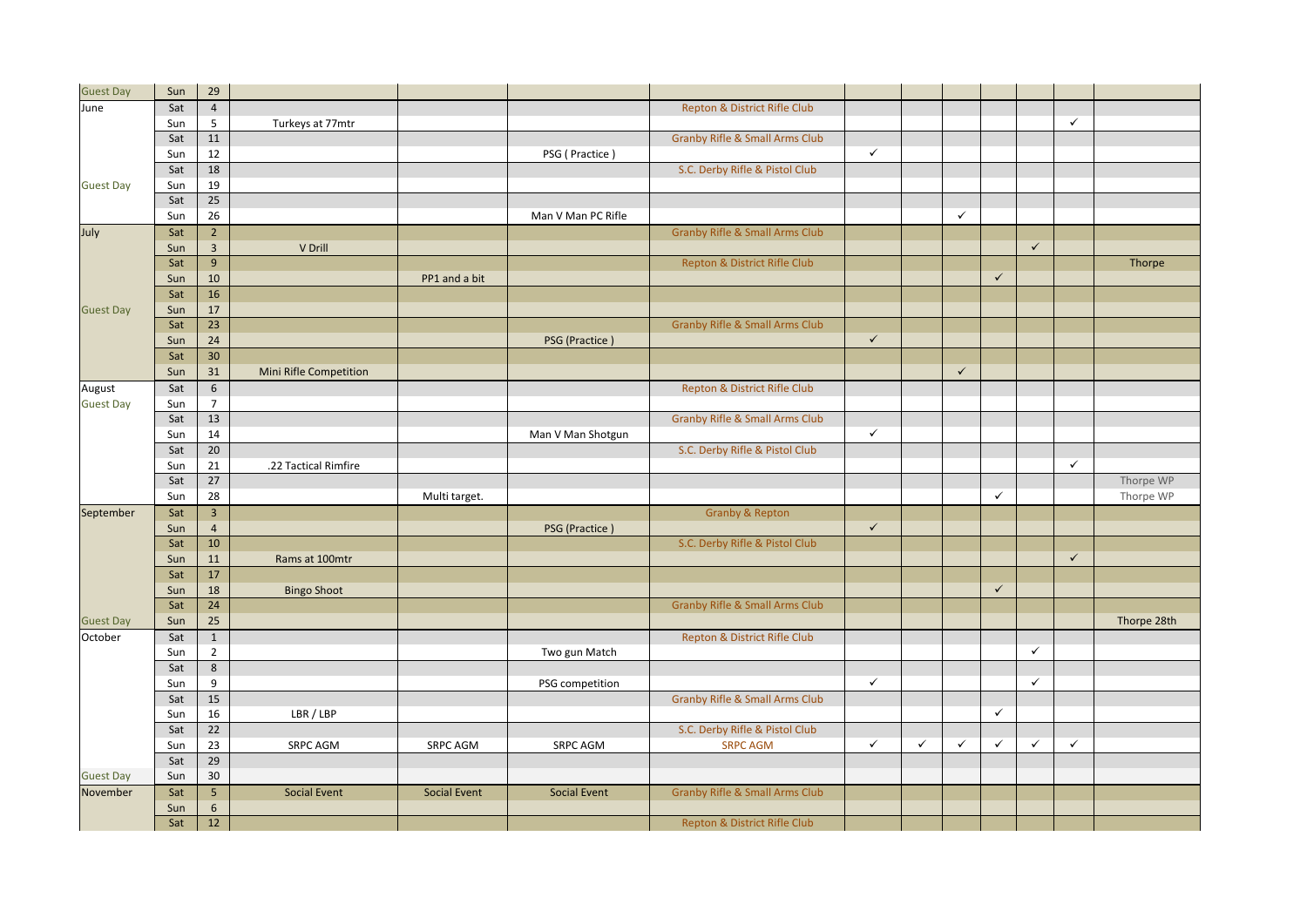|                  | Sun | 13             |                         | PSG (Practice) |                                           | $\checkmark$ |  |  |              |  |
|------------------|-----|----------------|-------------------------|----------------|-------------------------------------------|--------------|--|--|--------------|--|
| <b>Guest Day</b> | Sat | 19             |                         |                |                                           |              |  |  |              |  |
|                  | Sun | 20             |                         |                |                                           |              |  |  |              |  |
|                  | Sat | 26             |                         |                | <b>Granby Rifle &amp; Small Arms Club</b> |              |  |  |              |  |
|                  | Sun | 27             | Multi Silhouette 100mtr |                |                                           |              |  |  | $\checkmark$ |  |
| December         | Sat | $\overline{3}$ |                         |                |                                           |              |  |  |              |  |
|                  | Sun |                |                         | PSG (Practice) |                                           | $\checkmark$ |  |  |              |  |
|                  | Sat | 10             |                         |                |                                           |              |  |  |              |  |
|                  | Sun | 11             |                         |                |                                           |              |  |  |              |  |
| <b>Guest Day</b> | Sat | 17             |                         |                | <b>Granby Rifle &amp; Small Arms Club</b> |              |  |  |              |  |
|                  | Sun | 18             |                         |                |                                           |              |  |  | v            |  |
|                  | Sat | 24             |                         |                |                                           |              |  |  |              |  |
|                  | Sun | 25             |                         |                |                                           |              |  |  |              |  |